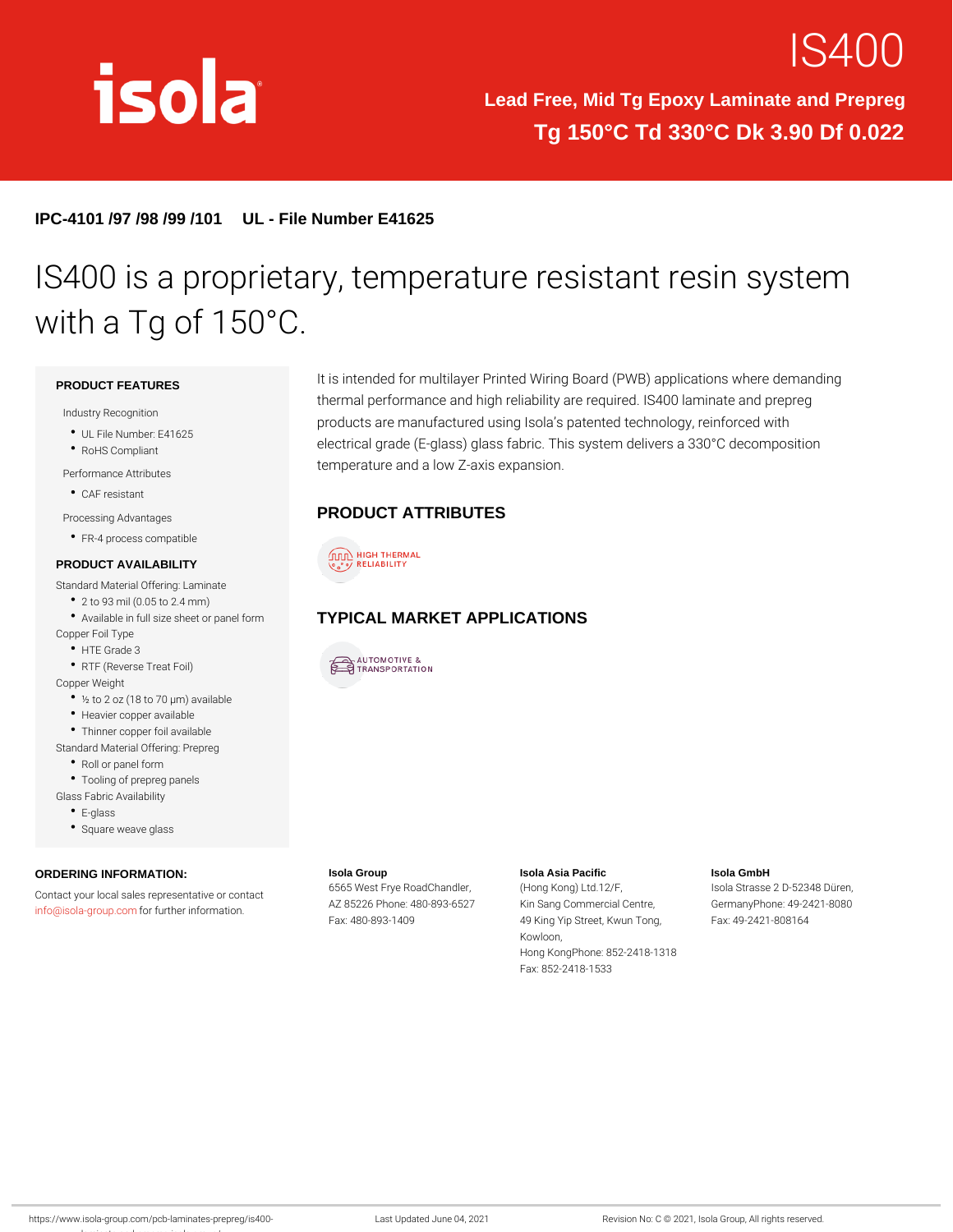### **Typical Values Table**

| Property                                               |                                                             | <b>Typical Value</b> | <b>Units</b>             | <b>Test Method</b>           |
|--------------------------------------------------------|-------------------------------------------------------------|----------------------|--------------------------|------------------------------|
|                                                        |                                                             |                      | Metric (English)         | IPC-TM-650 (or as noted)     |
| Glass Transition Temperature (Tg) by DSC               |                                                             | 150                  | °C                       | 2.4.25C                      |
| Decomposition Temperature (Td) by TGA @ 5% weight loss |                                                             | 330                  | °C                       | 2.4.24.6                     |
| Time to Delaminate by TMA                              | A. T260                                                     | >60                  | <b>Minutes</b>           | 2.4.24.1                     |
| (Copper removed)                                       | <b>B. T288</b>                                              | >10                  |                          |                              |
| Z-Axis CTE                                             | A. Pre-Tg                                                   | 50                   | ppm/°C                   | 2.4.24C                      |
|                                                        | B. Post-Tg                                                  | 250                  | ppm/°C                   | 2.4.24C                      |
|                                                        | C. 50 to 260°C, (Total Expansion)                           | 3.3                  | %                        |                              |
| X/Y-Axis CTE                                           | Pre-Tg                                                      | 13                   | ppm/°C                   | 2.4.24C                      |
| <b>Thermal Conductivity</b>                            |                                                             | 0.36                 | W/m·K                    | ASTM E1952                   |
| Thermal Stress 10 sec @ 288°C                          | A. Unetched                                                 | Pass                 | Pass Visual              | 2.4.13.1                     |
| $(550.4^{\circ}F)$                                     | B. Etched                                                   |                      |                          |                              |
| Dk, Permittivity                                       | A. @ 100 MHz                                                | 4.00                 |                          | 2.5.5.3                      |
|                                                        | B. @ 500 MHz                                                | 3.90                 |                          | 2.5.5.9                      |
| Df, Loss Tangent                                       | A. @ 100 MHz                                                | 0.020                | $\overline{\phantom{0}}$ | 2.5.5.3                      |
|                                                        | B. @ 500 MHz                                                | 0.022                |                          | 2.5.5.9                      |
| <b>Volume Resistivity</b>                              | A. C-96/35/90                                               | $4.0 \times 10^{8}$  | M <sub>M</sub> -cm       | 2.5.17.1                     |
|                                                        | B. At elevated temperature                                  | $7.0 \times 10^{7}$  |                          |                              |
| Surface Resistivity                                    | A. C-96/35/90                                               | $3.0 \times 10^{6}$  | $M\boxtimes$             | 2.5.17.1                     |
|                                                        | B. At elevated temperature                                  | $5.4 \times 10^{6}$  |                          |                              |
| Dielectric Breakdown                                   |                                                             | >50                  | kV                       | 2.5.6B                       |
| Arc Resistance                                         |                                                             | 120                  | Seconds                  | 2.5.1B                       |
| Electric Strength (Laminate & laminated prepreg)       |                                                             | 48 (1100)            | kV/mm (V/mil)            | 2.5.6.2A                     |
| Comparative Tracking Index (CTI)                       |                                                             | 3 (175-249)          | Class (Volts)            | <b>UL 746A</b><br>ASTM D3638 |
| Peel Strength                                          | A. Low profile copper foil and very low profile copper foil |                      | N/mm (lb/inch)           | 2.4.8C                       |
|                                                        | all copper foil >17 \m [0.669 mil]                          | 1.05(6.0)            |                          |                              |
|                                                        | B. Standard profile copper                                  |                      |                          | 2.4.8.2A                     |
|                                                        | 1. After thermal stress                                     | 1.45(9.0)            |                          | 2.4.8.3                      |
|                                                        | 2. At 125°C (257°F)                                         | 1.25(8.0)            |                          |                              |
|                                                        | 3. After process solutions                                  | 1.45(9.0)            |                          | 2.4.8.2A                     |
| Flexural Strength                                      | A. Length direction                                         | 82.0                 | ksi                      | 2.4.4B                       |
|                                                        | <b>B.</b> Cross direction                                   | 66.6                 |                          |                              |
| Tensile Strength                                       | A. Length direction                                         | 51.2                 | ksi                      | ASTM D3039                   |
|                                                        | B. Cross direction                                          | 41.7                 |                          |                              |
| Young's Modulus                                        | A. Length direction                                         | 3663                 | ksi                      | ASTM D790-15e2               |
|                                                        | B. Cross direction                                          | 3328                 |                          |                              |
| Poisson's Ratio                                        | A. Length direction                                         | 0.183                | $\equiv$                 | ASTM D3039                   |
|                                                        | <b>B.</b> Cross direction                                   | 0.151                |                          |                              |
| Moisture Absorption                                    |                                                             | 0.18                 | %                        | 2.6.2.1A                     |
| Flammability (Laminate & laminated prepreg)            |                                                             | $V-0$                | Rating                   | <b>UL 94</b>                 |
| Relative Thermal Index (RTI)                           |                                                             | 130                  | ۰C                       | <b>UL 796</b>                |